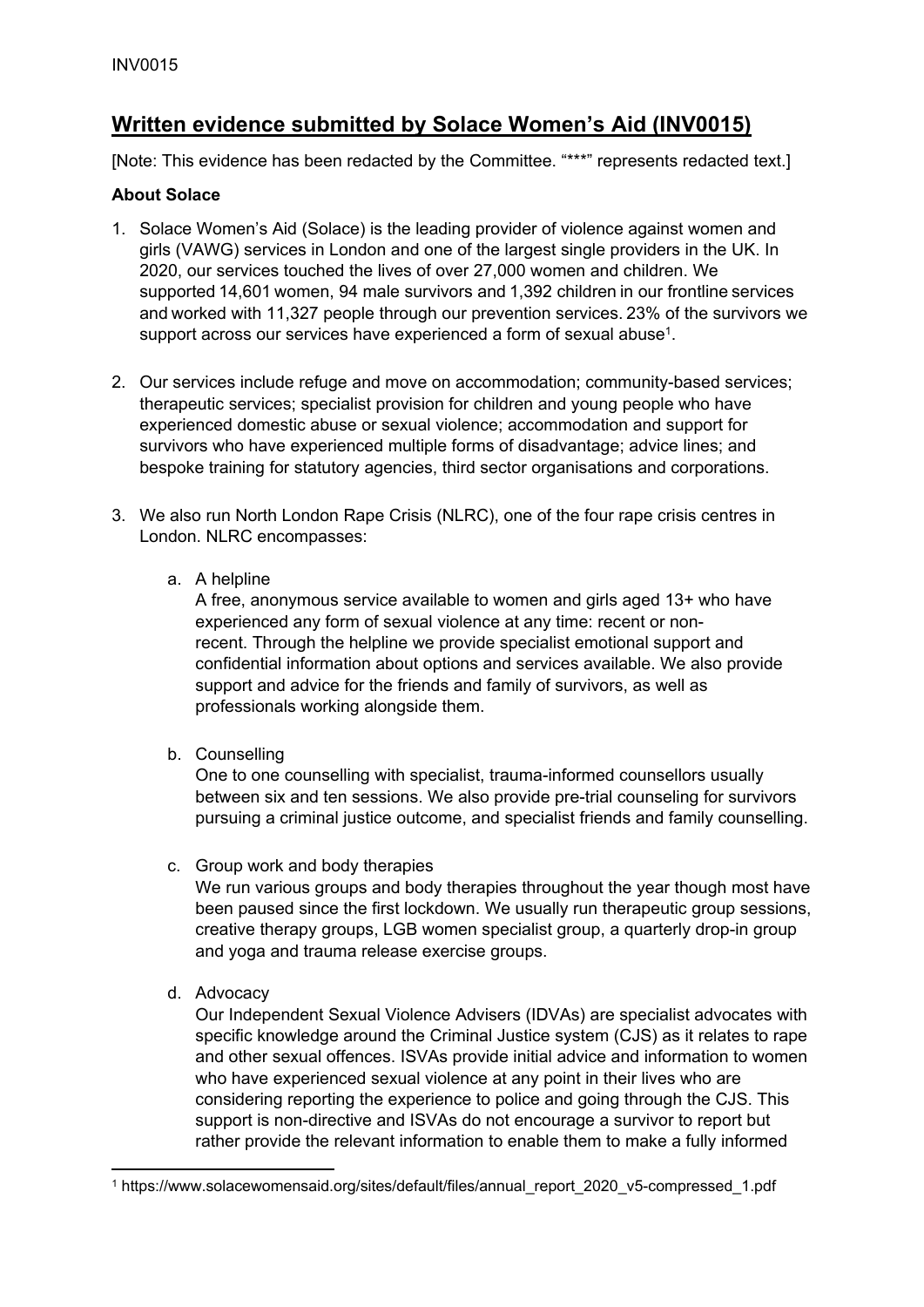choice. They provide practical and emotional support for as long as the case continues through the CJS.

#### **Access to justice and support for witnesses**

- 4. The criminal justice system is not working for crimes of rape or serious sexual violence, with fewer than 1.6% of reported rapes resulting in a charge or summons<sup>2</sup>, and that is of the number actually reported to the police. Most victims of rape and sexual violence never report it. The low rates of charging and prosecution and the experiences of survivors through the process along with the extraordinary length of time it takes for cases to be investigated, charged and tried act as barriers. It is vital that the Government takes visible, decisive action to improve the process for victims in response to its rape review to have any hope of restoring women's faith in the system.
- 5. The initial point of reporting a crime of rape or sexual violence is crucial, regardless of whether it is a recent or historical crime being reported. Between 2018 and 2021, only around one quarter of referrals to our ISVAs came from the police. While we would not expect all referrals to come from the police, given the role of ISVAs to support survivors through the process from end to end it should be higher, but we find that too many women access our services after they have already reported to the police and already had a negative experience without knowing ahead of time what will be asked of them and what their rights are.
- 6. ISVAs provide completely impartial but expert support, talking women through the process of reporting and what is likely to happen at each stage thereafter; informing them of their rights and – because of their independence – providing much-needed belief in them and believing what happened to them. The earlier victims are able to access support from ISVAs, the better the outcomes for victims and for justice. Of the number of incidences reported to the police by women being supported by ISVAs over the last three years, 36% resulted in a charge and 93% who went through any part of the CJS said that having an ISVA alongside them improved their experience of the process. Victims should be offered independent specialist support from the moment they encounter or consider reporting to the police and every victim who reports a rape or serious sexual violence crime should be offered support from an ISVA.
- 7. Too often, ISVAs are forced to spend time challenging decisions made by the police or Crown Prosecution Service (CPS) not to pursue a case and seeking more information on behalf of women who are left in the dark about the progress of their cases. When we spoke to our ISVAs they told us that the police do not routinely follow their own procedures and will drop a case – known as 'No Further Action' or NFA – without following up on potential lines of enquiry or because they deem a victim an uncredible witness.

<sup>2</sup> https://www.theguardian.com/society/2021/may/23/fewer-than-one-in-60-cases-lead-to-charge-inengland-and-wales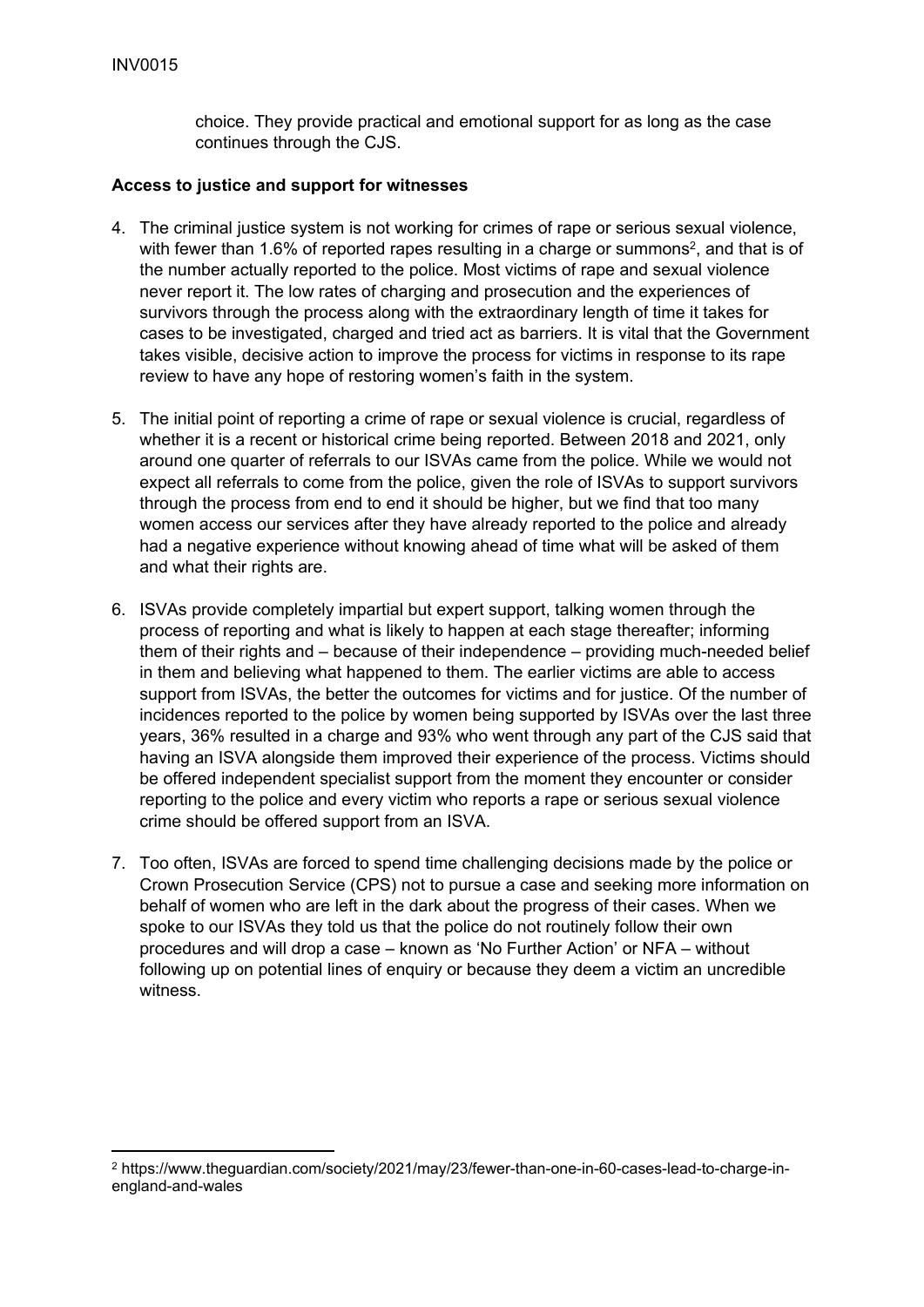**\*\*\***

# **Digital disclosure and victims' records**

- 8. Despite CPS guidance that victims' records should be requested only to follow up a reasonable line of enquiry, we are still finding that the police routinely request victims' mobile phones and digital data, and often all of their notes and records. Women are told that if they do not agree to hand over their phone their rape will not be investigated. One ISVA told us she was working with a woman who had been stalked and had therefore changed her phone numerous times and now had a business phone. Despite explaining to the police that there was no relevant evidence on her current phone she eventually agreed to hand it over to them. The CPS decided not to press charges and she was told she would get her phone back, but she is still waiting some seven months later.
- 9. Similarly, the police should only request third party material including school records, medical records and counselling notes if they are following a reasonable line of enquiry. Our ISVAs reported however that again, the police routinely request third party material assuming that the CPS will require them to press charges, and if victims/survivors refuse it can delay cases further.
- 10. We offer pre-trial and full counselling and therapeutic sessions to victims/survivors, which are all gender- and trauma-informed. Pre-trial counselling provides support for victims/survivors without addressing the incident/s of rape or sexual violence directly because the notes can be requested and there is a risk they could be used to undermine victims/survivors' credibility as witnesses. There is also a perceived risk that counsellors and therapist could influence or coach victims/survivors for the trial.
- 11. It is always the choice of victims/survivors as to what kind of counselling, if any, they want to access – as long as it is available - and our ISVAs talk them through the options and the risks. The fact that their notes could be requested limits the safety and confidentiality of the counselling and leaves victims/survivors unable to fully face and process their experiences until after the trial. We support the recommendation made by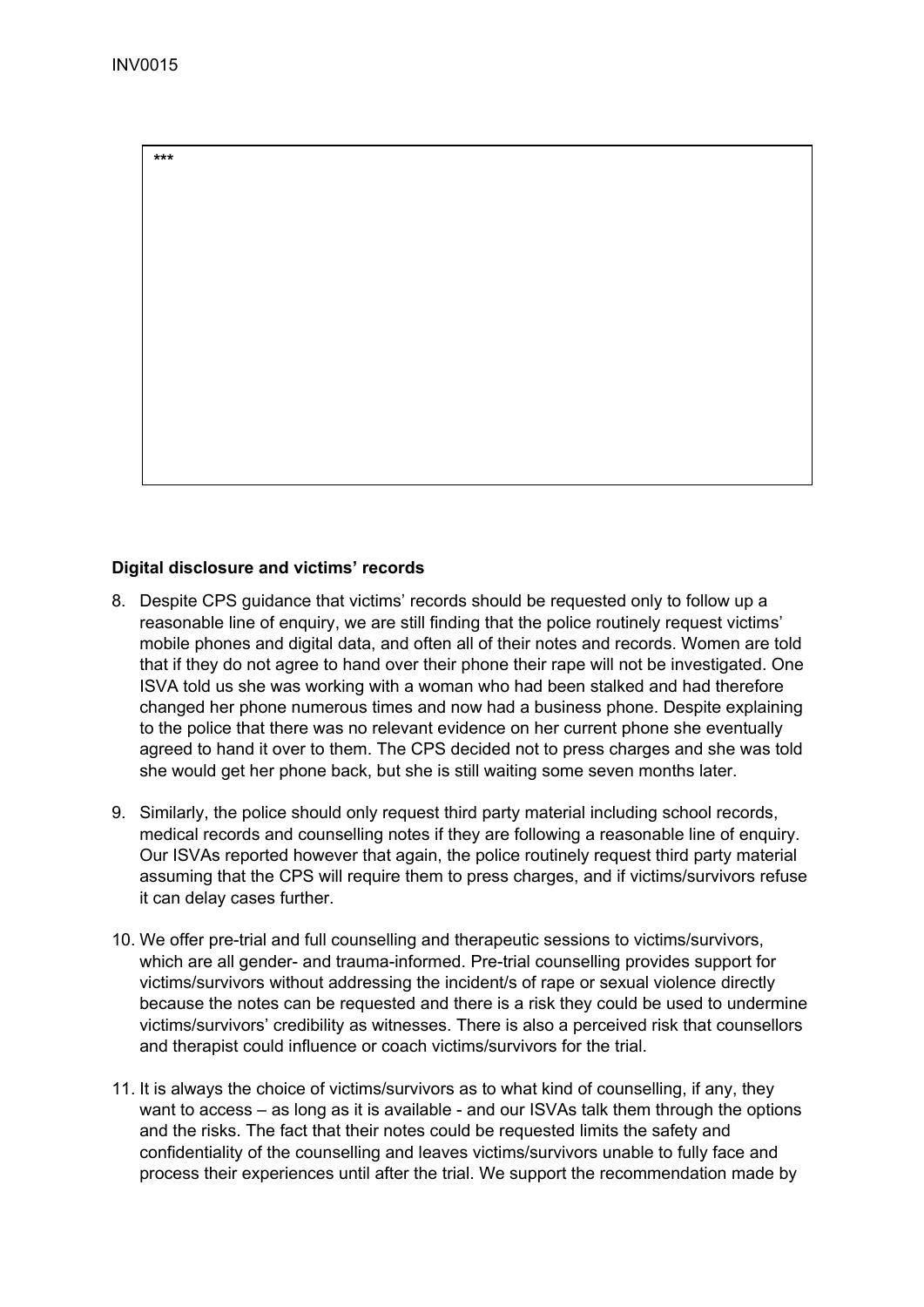the Centre for Women's Justice, EVAW, Imkaan and Rape Crisis England and Wales in their November 2020 report on the decriminalisation of rape, calling for counselling and therapy notes to be non-disclosable giving them the same status as professional legal advice. Any risks around coaching can be mitigated by the accreditation and regulation of counsellors providing this support to victims/survivors.

- 12. For women on low or no incomes surrendering their phones for an unknown length of time can leave them without a phone, which is a basic necessity including to access victim's support networks. Victims can be given the impression that it is in their own interests to hand over data and medical records, that their digital evidence and health notes will be used by the police to build the case against their alleged perpetrator. But instead, their data is used to look for evidence to undermine their credibility as a witness and to drop their case.
- 13. The Metropolitan Police Service, with whom we work in London, have said they will follow new guidance from the CPS making it clear they should only request digital data and third party material where there is a reasonable line of enquiry. Police and Crime Commissioners, the National Police Chiefs Council and the Home Office should monitor the extent to which police forces follow the new guidance.
- 14. During our meeting with them, ISVAs referred to the fact that even where a women was a '*perfect victim'*, there were issues with the way the police and/ or CPS handled the case. The perfect victim being a well-educated well-spoken white non-disabled woman raped by a stranger. Most rape victims and survivors are assaulted by someone they know, and perpetrators of domestic abuse often rape and sexually assault women as part of their abuse. According to Crime Survey of England and Wales data published by the ONS, 85% of women who have been raped know the perpetrator<sup>3</sup>. ONS data also shows that Black, Black British and Mixed ethnicity adults are significantly more likely to experience sexual assault than White, Asian or other ethnicities<sup>4</sup>.
- 15. The ONS also reports that disabled women are almost twice as likely to be sexually assaulted than non-disabled women and people with a social or behavioural impairment (such as those associated with autism, attention deficit disorder or Asperger's syndrome) are nearly five times as likely to experience sexual assault as non-disabled adults<sup>5</sup>. People target disabled people knowing and exploiting their vulnerabilities and credibility as witnesses yet this is still not well understood by the CJS.

#### **Long-term recovery and counselling**

16. Our Rape Crisis Helpline has seen an increase in the complexity of survivors' needs, with the average length of call increasing by 30% between 2019-20 and 2020-21. The helpline can be used by women who need emotional as well as practical support with the impact of sexual violence whether recent or historical. We rely on trained volunteers as well as paid staff to answer calls, who would normally work from our head office with support on site. The restrictions needed to control the spread of Covid-19 have

<sup>3</sup>https://www.ons.gov.uk/peoplepopulationandcommunity/crimeandjustice/articles/natureofsexualassa ultbyrapeorpenetrationenglandandwales/yearendingmarch2020#perpetrator-characteristics <sup>4</sup>https://www.ons.gov.uk/peoplepopulationandcommunity/crimeandjustice/articles/sexualoffencesvicti mcharacteristicsenglandandwales/march2020#ethnicity

<sup>5</sup>https://www.ons.gov.uk/peoplepopulationandcommunity/healthandsocialcare/disability/datasets/disab ilityandcrime